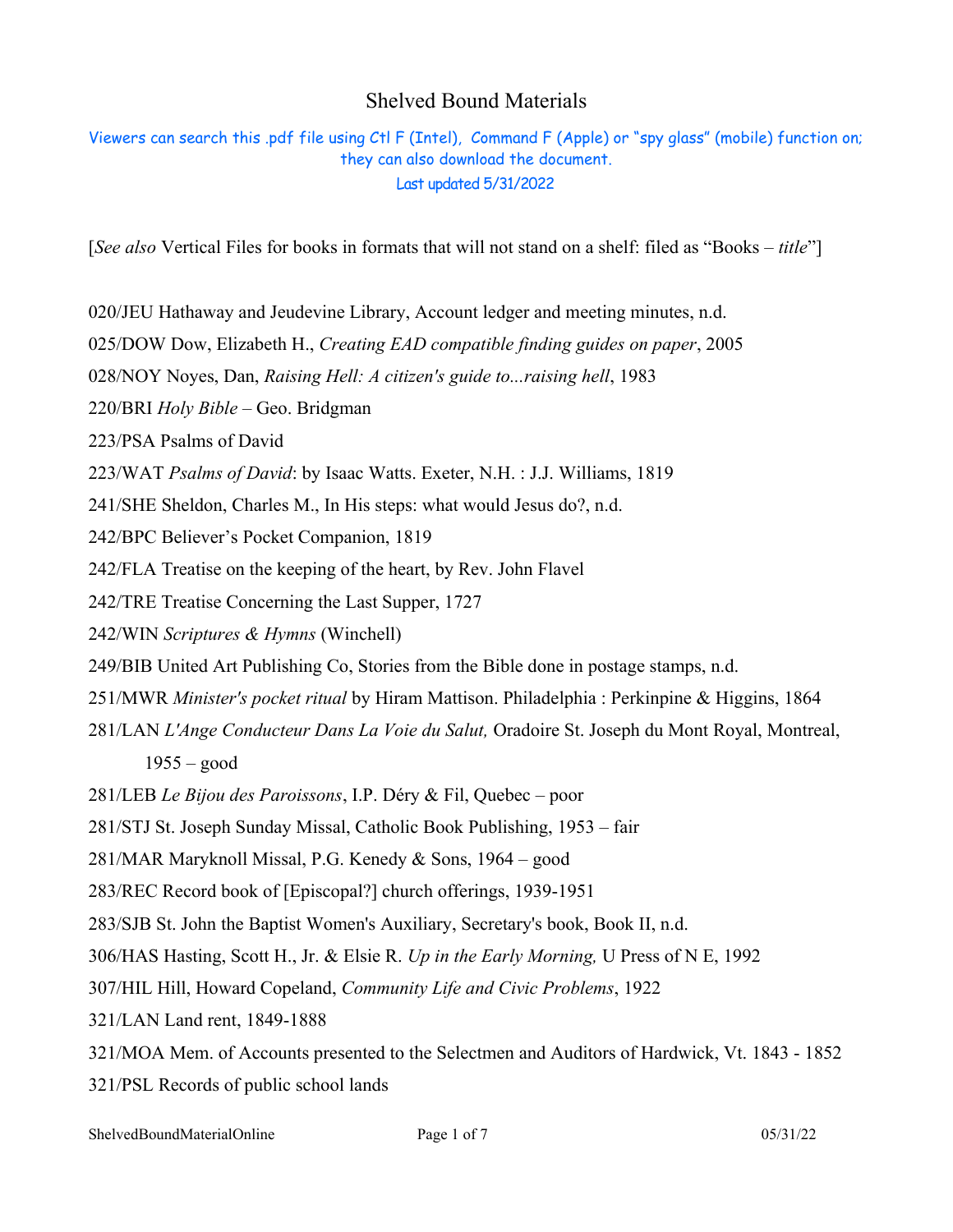321/VER *May Days*, State of Vermont, 1915 325/COL Coldham, Peter Wilson. *The complete book of emigrants, 1607-1660*, 1987-©1993. 342/DOW Dow, Elizabeth H., *Archivists, Collectors, Dealers, and Replevin*, 2012 344/DIC *Dickinson's Justice* 347/CCC Caledonia Court Calendar, Dec. term, 1850. 347/CCL Caledonia County Court, Ledger, 1851 351/HHA/1930 Hardwick Hospital Auxiliary, Constitution and bylaws, 1930-1957 351/HHA/1957 Hardwick Hospital Ledger of gifts, 1957-1973 351/STO Book of records from the Stone House district, 1829 355/SHA Major General David C. Shanks, *Management of the American Soldier*, n.d. – mini 355/ARM *Soldier's Manual of Common Tasks, Level 1*, U.S. Army, 1994 355/ARM *Soldier's Manual of Common Tasks, Level 2, 3, 4*, U.S. Army, 2003 356/MIL Enrolled Militia 363/HHR Bd. of Trustees of the John Holden then Hardwick Hospital, Record, 1914-1949 366/EHS Record of the East Hardwick Study Club, 1964-1981 366/GAR Ellsworth Post #25 GAR, Ledger of payments to soldiers (?), n.d. 366/GAR Ritual of the GAR, 1891, 1895, 1907 – mini 370/CEN School census, (1927 on inside of front cover) 371/SHS South Hardwick Academy Meeting Record 373/PER Perrin, Dykema, and Ebbitt. *Writer's guide and index to English*, Scott, Foresman [1942] 378/UVM *UVM Yearbook*, 1921 381/ACC Account book, n.d. 381/BAI Bailey's Woolen Mill, Journal/Ledger, n.d. 381/CAS Cash book (leather binding) 381/CAS 381/DAY Day book, n.d. – fair (contains ice sales when not used as a scrapbook) 381/EAS Acct. Bk (48) 381/EAS 49 381/EAS 50 381/EAS 51 381/EAS 52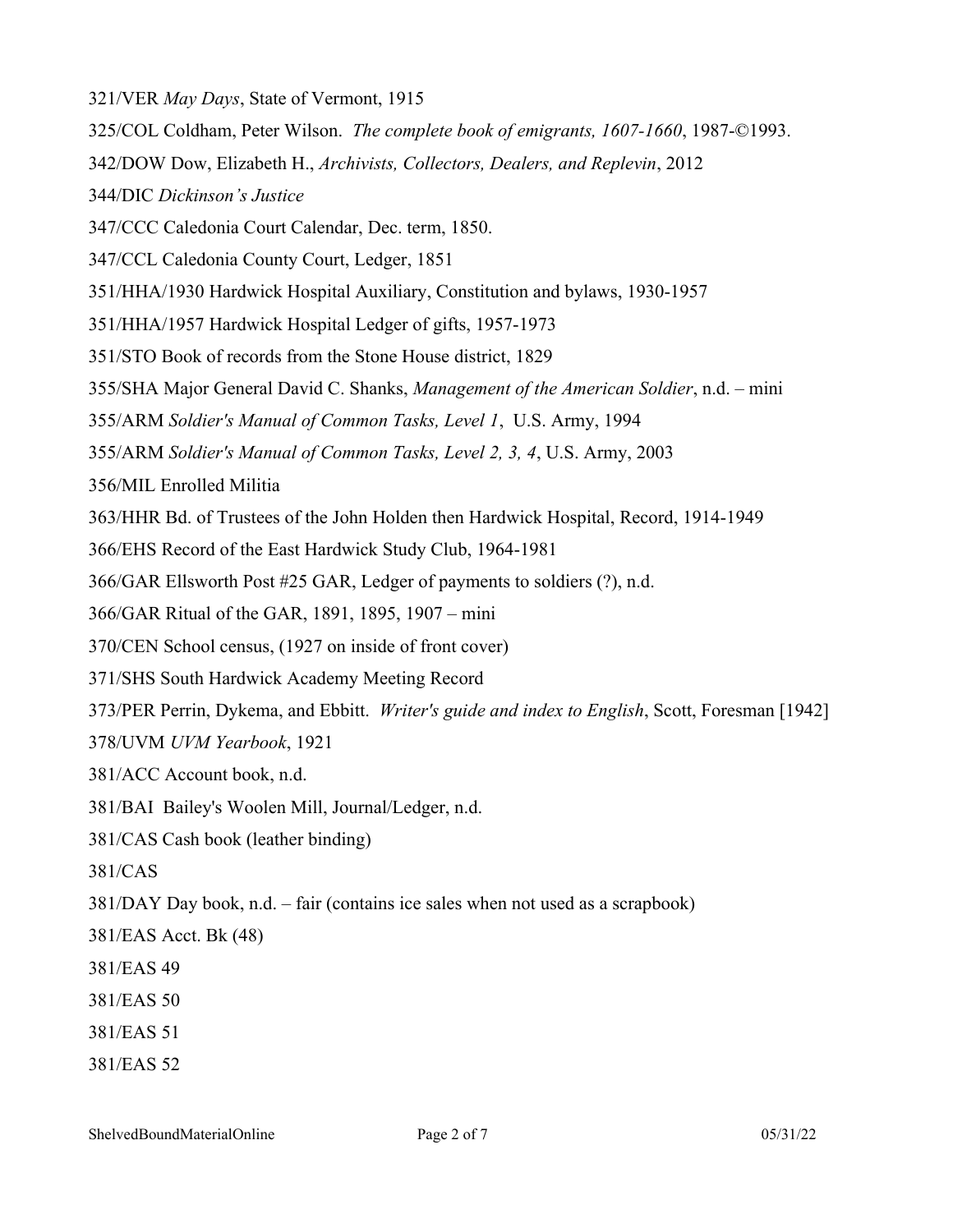- 381/EAS 53
- 381/EAS 54
- 381/EAS 55
- 381/EAS 56
- 381/EAS 57
- 381/EAS 62
- 381/EAS 63
- 381/EAS 64
- 381/EAS 65
- 381/EAS 66
- 381/FLE Fletcher Granite Company, Cash accounting #3, n.d.
- 381/FLE Fletcher Granite Company, Cash book, 1896
- 381/FLE Fletcher Granite Company, Ledger, 1896
- 381/FLE Fletcher Granite Company, St. Albans Yard No. 1 ledger, n.d.
- 381/FLE Fletcher Granite Company, Time book #3, 1898-1899
- 381/FRI Fritz & Cross, *Guide to estimating St. Cloud granites*
- 381/H&J Holton & Jeudevine, manilla folder of hand-written notes
- 381/H&J/1842 Holton & Jeudevine, Ledger, 1842-1844
- 381/H&J/1847 Holton & Jeudevine, Blotter, 1847-1848m
- 381/H&J/1847 Holton & Jeudevine, Ledger, 1847-1848
- 381/H&J/1848 Holton & Jeudevine, Ledger, 1848-1850
- 381/H&J/1848 Holton & Jeudevine, Ledger, 1848-1851
- 381/H&J/1851 Holton & Jeudevine, Day book, 1851
- 381/H&J/1851Holton & Jeudevine, Ledger, 1851-185
- 381/H&J/1853 Holton & Jeudevine, Ledger, 1853-1862
- 381/H&J/1861 Holton & Jeudevine, Cash book, 1861-1864
- 381/H&J/1865 Holton & Jeudevine, Cash book, 1865-1867 // 1867-1872
- 381/HBC Hardwick Bobbin Co, Stock certificates, 1920
- 381/HEN David Henderson account book
- 381/HIN Hines Music Store, Cash book, 1922-1923
- 381/HIN Hines Music Store, Expense book, 1922-1923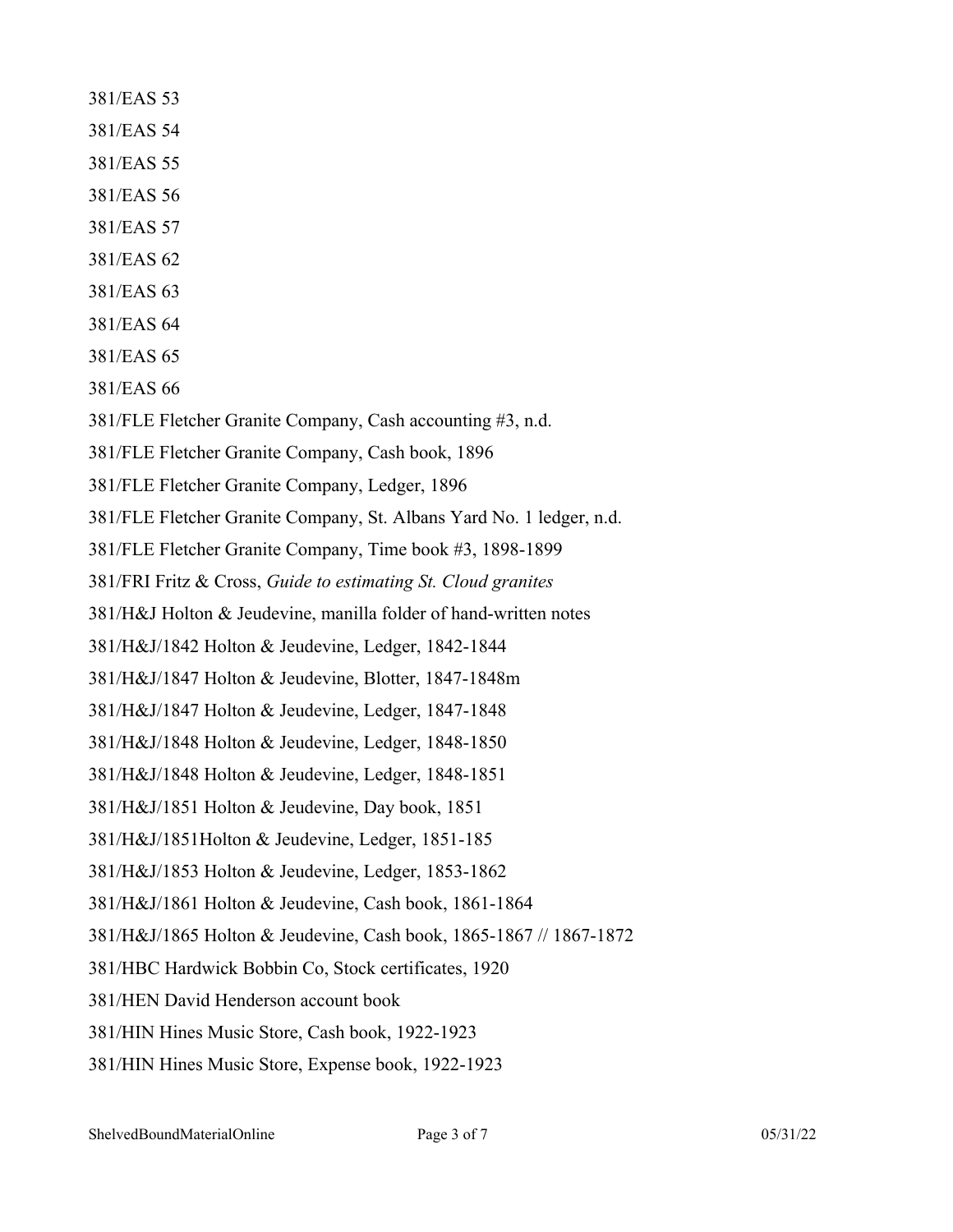- 381/HIN Hines Music Store, Income and expenses, 1927-1930
- 381/HIN Hines Music Store, Sales and Expenses, 1922-1923
- 381/HIN Hines Music Store, Sales records, 1925-
- 381/HIN Hines Music, Monthly individual account book, 1923-26
- 381/HIN Hines, Grace, Music Rooms ledger and time sheet, 1922-1925
- 381/HJR/1838 Holton, Jeudevine, and Samuel Remick, Ledger, 1838-1842
- 381/HJR/1852 Holton, Jeudevine, and Samuel Remick, Ledger, 1852
- 381/HJR/1865 Holton, Jeudevine, and Samuel Remick, Journal, 1865-1869
- 381/HSB Hardwick Savings Bank & Trust Co, Daily Balance Ledger, 1893-94
- 381/HSB Hardwick Savings Bank & Trust Co, Record of statements-loans, 1893-1895
- 381/HTC Records of the Hardwick Trust Co. Stockholders, 1896-1914
- 381/JEU Cash Book, 1839
- 381/JEU/1848 Alden Jeudevine, Cash accounts, 1848-1851
- 381/JEU/1850 Alden Jeudevine, Journal, 1850-1851
- 381/JEU/1852 Alden Jeudevine, Ledger, 1852-1853
- 381/JEU/1853 Alden Jeudevine, Journal, 1853-1855
- 381/JEU/1861 Judevine Cash Book, 1861-1865
- 381/JEU/1872 A.E. Jeudevine, Cash book, 1872-1875
- 381/JEU/1876 Judevine Cash Book, 1876
- 381/JEU/1878 A.E. Jeudevine, Cash book, 1878-1883
- 381/JEU/1880 A.E. Jeudevine, Account with Merchants National Bank, St. J, 1880-1881
- 381/JEU/1885 Alden Jeudevine, Cash book, 1885-1887
- 381/OSP Accounts for Overseer of the Poor, 1884-1918
- 381/ROE Roe, E.T. *New Standard American Business Guide:* Chicago: Sapp, 1912.
- 381/SCA Scales receipts, 1920
- 381/STE Stevens Sales Ledger
- 381/STO Store ledger
- 381/VMF Vermont Mutual Fire Insurance Co., Insurance policy ledger, 1893
- 385/LEW Lewis, Edward A., *Vermont's Covered Bridge Road* The Baggage Car, 1974 (hardcopy)
- 385/LEW Lewis, Edward A., *Vermont's Covered Bridge Road:* 1974 (paperback)
- 393/GRE Greene, Janet, *Epitaphs to remember*, n.d.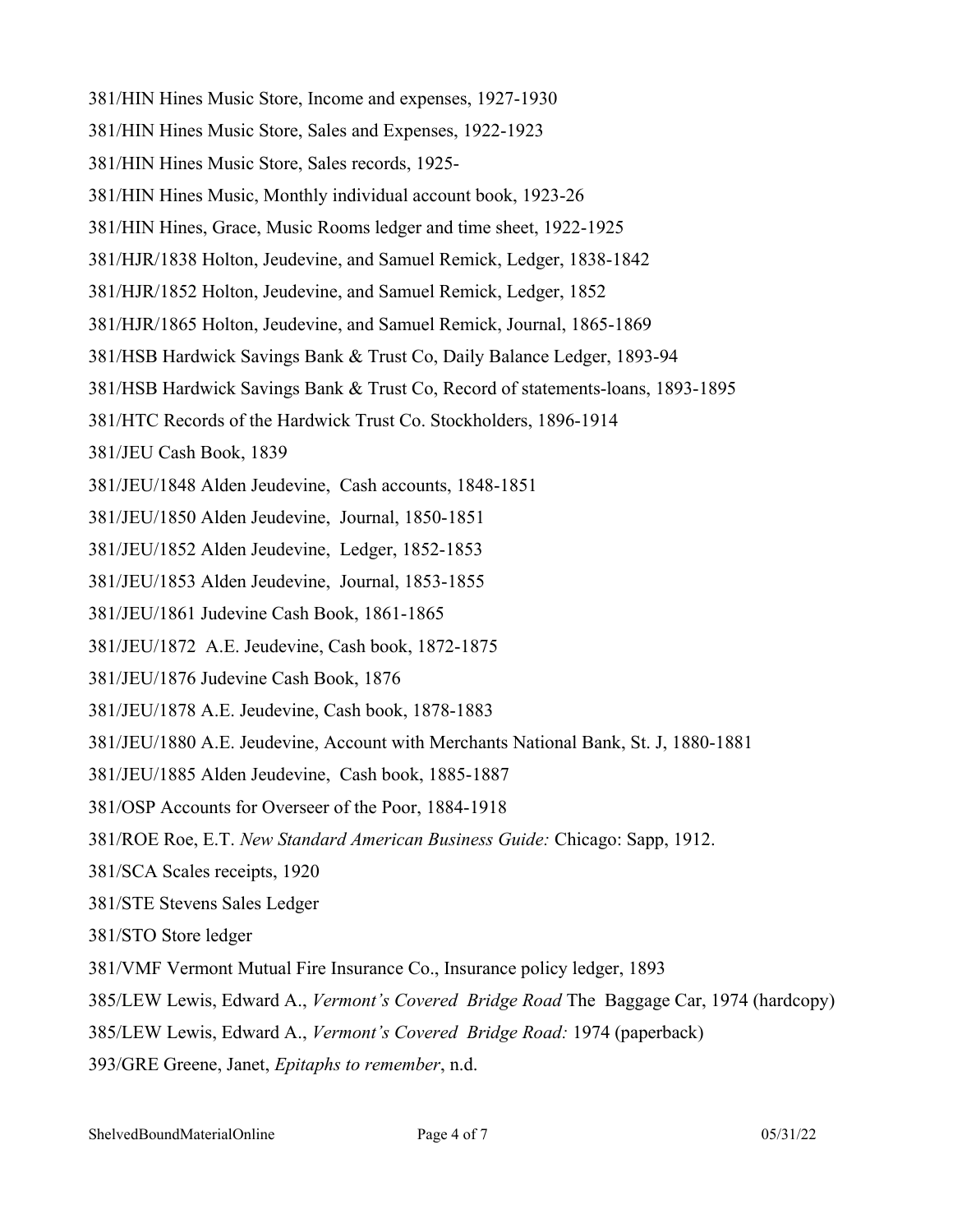- 394/MAN *Manners, Culture, and Dress*, by Richard A. Wells, A.M. King Richardson & Co., 1890 good
- 394/MAR *Marriage Sacrament: a Manual of Catholic Devotion with Mass for Bridegroom and Bride,* Catholic Book Publishing, 1938 – poor
- 448/KUE Kueny, Francois, *Pour apprendre a parler cour moyen*, 1922
- 551/BRA Brayley, Arthur, *History of the granite industry*, Vols. I&II, 1913
- 551/MORAugustus Montagne Topology, *Rock of Ages*, n.d., mini
- 729/SCR Scrapbook of clippings about buildings contracted to architects, 1906-07
- 782//SAN Sankey, Ira David, *Church hymns and gospel songs.* New York : Biglow & Main, ©1898.
- 782/COM *Common Prayer*
- 782/HYM Hymnbook (partial) mini
- 782/HYM *Methodist Sunday School Hymnal*, signed: Theo Bothany, M.E. Church of Hardwick mini
- 782/HYM/1820 *Winchell's Watts Rare 1820 Psalms Hymns,* by James M. Winchell, 1820.
- 782/HYM/1836 Collection of Hymns, 1836 mini
- 782/HYM/1838 Collection of Hymns, 1838 mini
- 782/HYM/1850 *Hymns for Sunday School Youth*, 1850
- 793/WES Western Printing & Lith, *One hundred and fifty-three tricks: the Star series*
- 810/ADA Philip Fertus Adams and Walter Irving Weber, *Youth finds a way*, n.d., mini
- 810/CAI Caine, Hall, *The Bondman; a new saga*, n.d.
- 810/COB Coblentz, Catherine Cate. *The blue and silver necklace*, Boston: Little, Brown, 1938, ©1937.
- 810/COB Coblentz, Catherine Cate. *The blue cat of Castle Town,* Boston: Little, Brown, 1938, ©1937.
- 810/KIM Kimball, Miriam Irene. *At a French chateau,* [New York:The Lion Press, ©1915]
- 810/ORD Ordon, George W., *Bob Hunt at camp*
- 810/SHA *Complete works of Wm. Shakespeare*, George F. Coolidge & Bro, London, n.d.
- 810/SHA *Shakespeare's Julius Caesar*
- 810/SIL Silver, Edith. *Edith Silver; her poems.* Self-published, 1966.
- 810/SOL/1814 *Solitude Sweetened*, 1814
- 810/TAL *Tales of Humor* -- M DCCC XL ( From the library of Catherine Cate Coblentz ).
- 810/TUT Tuttle, Emma Rood, *Angell Prize-contest recitations*, n.d.
- 810/ZWE Zweig, Martha, *What kind*, n.d.
- 843/CHA *Beluga Family*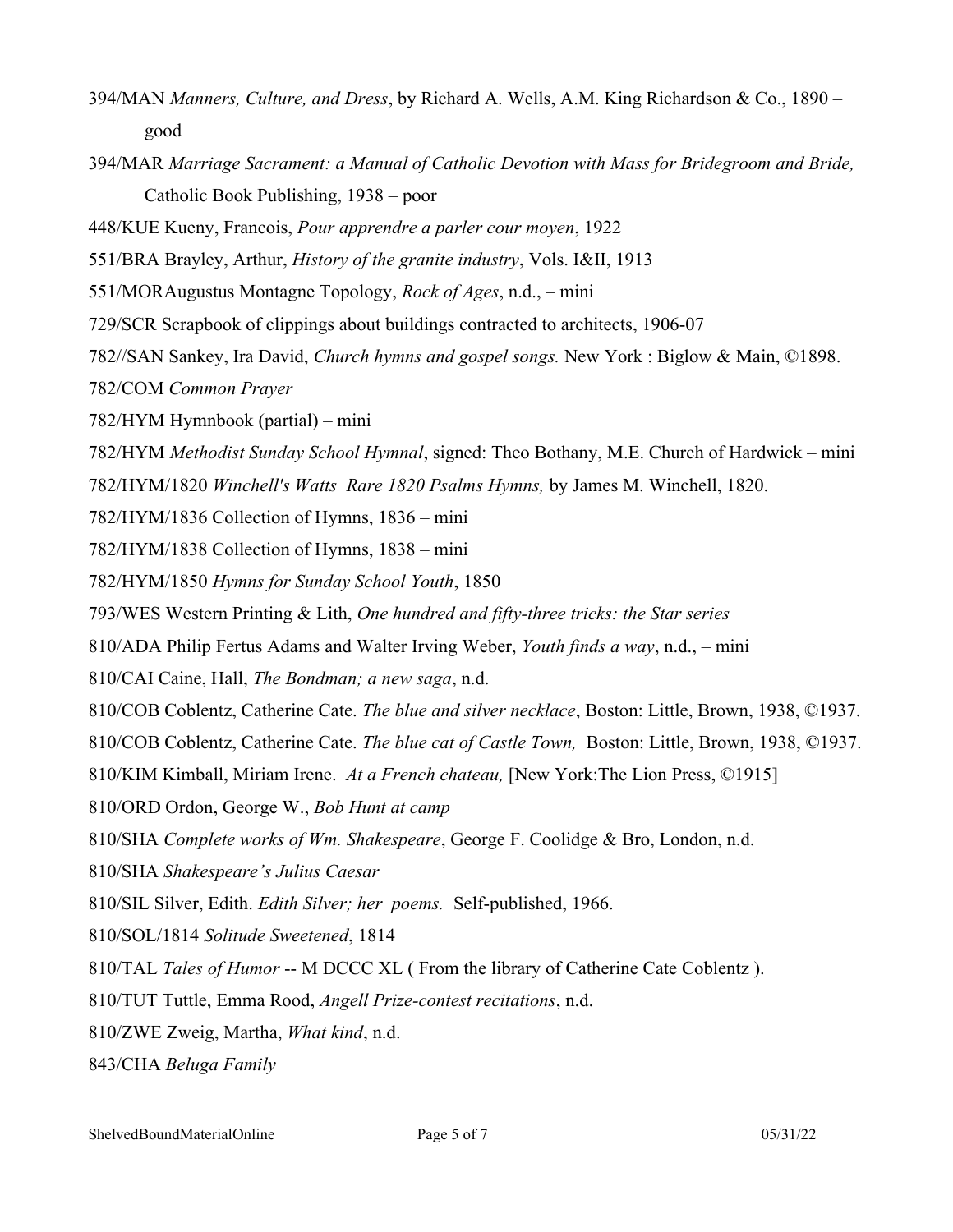914/FRA *France*

- 917/1896 Tuttle Co., *Conant's Vermont*, 1896
- 917/1905 Tuttle Co., *Conant's Vermont*, 1905, revised by Mason Stone
- 917/1925 Tuttle Co., *Conant's Vermont*, 1925, revised by Mason Stone
- 917/CRA Crane, Charles Edward. *Let me show you Vermont.* New York, London, A.A. Knopf, 1937.
- 917/GAZ *Vermont Quarterly Gazetteer*, April 1862: No. III
- 917/GAZ/1966 National Survey. *Gazetteer of Vermont Heritage*, 1966.
- 917/HAM Ham, Delores E. *Caledonia County*, Images of Am. series. Charleston, SC: Arcadia, 2000. 917/MON *Montpelier Book*, 1862
- 917/VBC Vermont Bicentennial Comm, *1976-77 Official Vermont bicentennial guide*
- 917/VVH Vermont. Ag'cy of Dev'ment and Com'ity Affairs. *Vermont Visitors Handbook*, 1958-1959
- 920/AVE Avery Angell, *Genealogy of the descendants of Thomas Angell, 1636*, n.d., mini
- 920/BAY Hamlin, Arthur T, *Kiah Bayley, founder of Maine institutions,*Lincoln County Pub., 1986. 920/BRO Bronson, W. D.
- 920/CIV Personal [Civil War] War Sketches, 1894
- 920/DEW L.C. Dewy, *Montpelier*
- 920/DOW *Voices of the Kingdom*
- 920/EAT *Dorman Bridgman Eaton, 1823-1899*, 1902
- 920/HAT Hatch, Elizabeth P, Hatch: *A family history*, n.d.
- 920/HIL Hill, Stephen A. *The Farmer's Kid*. New York: Writers Club Press, 2002.
- 920/HIL Hill, William F. *Where is the justice?* [Philadelphia, Pa.] : Xlibris, ©2004.
- 920/INJ *Indian Narratives* -- 1854. Belonged to A.R. Jeudevine, a grandson of Susanna Johnson
- 920/JEF Jeffrey, William H. *Successful Vermonters*. 1904.
- 920/JOH *Narrative of the Captivity of Mrs. Johnson*. 1908.
- 920/LAF *Memoirs of General Lafayette*
- 920/MRB Memorial Red books, 1933, 34, 36, 40, 43, 44 mini
- 920/NOR Payne, Stephen Russell, *Picking my guitar: the Rick Norcross Story*, n.d.
- 920/NOR James B. Hardwick Norris Journal, c. 1820-1860
- 920/STE *The Indian Captive; or a Narrative of the Captivity and Sufferings of Zadock Steele,*1908.
- 920/WAS Facsimile of Washington's Accounts, June 1773-June 1783
- 929/DOW Dow and Cockrell, *How to Weed Your Attic*, 2018 excellent